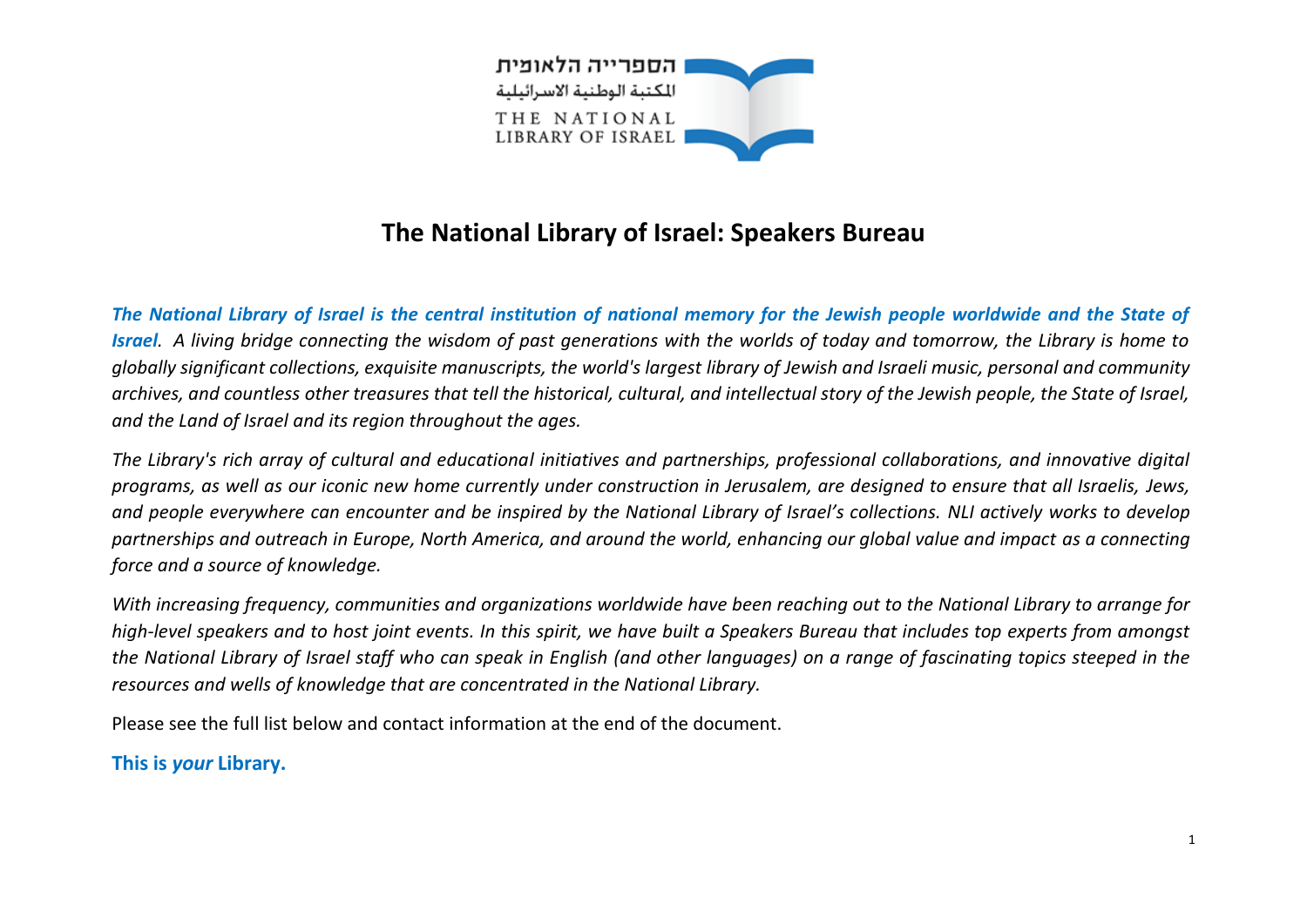

## **The National Library of Israel: Speakers Bureau**

| <b>Last Name</b> | <b>Title, First Name</b> | <b>Position at Library</b>                                                | Topic(s)                                                                                                                                                                                                                                                                                                                 | Languages       |
|------------------|--------------------------|---------------------------------------------------------------------------|--------------------------------------------------------------------------------------------------------------------------------------------------------------------------------------------------------------------------------------------------------------------------------------------------------------------------|-----------------|
| Amiur            | Dr. Hezi                 | <b>Israel Collection Curator</b>                                          | The story of Hannah Senesh: new discoveries from her<br>archive                                                                                                                                                                                                                                                          | Hebrew, English |
| Assaf            | <b>Netta</b>             | <b>Exhibitions Curator</b>                                                | Our vision for exhibitions in the new NLI building                                                                                                                                                                                                                                                                       | Hebrew, English |
| Ben-Ghedalia     | Dr. Yochai               | Director, the Central<br>Archives for the History<br>of the Jewish People | The Central Archives for the History of the Jewish People<br>$\bullet$<br>Jewish Genealogy: explore the treasure trove of NLI archives<br>$\bullet$<br>The connection of Jewish communities to Jerusalem,<br>$\bullet$<br>through time and place<br>This history of philanthropy and mutual aid in Jewish<br>communities | Hebrew, English |
| Cohen            | Dr. Ahava                | <b>Hebrew Catalogue</b><br>Department, Head                               | Cataloging people: the national authority database (or, just<br>$\bullet$<br>how many David Cohens are there in the world, anyway?)<br>Behind the scenes at the NLI: a librarian's view<br>$\bullet$<br>Extending our reach: how the NLI is making Hebraica and<br>Judaica resources available to everyone, everywhere   | English, Hebrew |
| Deutscher        | Yaron                    | <b>Head of Digital Access</b>                                             | Accessing the treasures of the National Library of Israel:<br>$\bullet$<br>NLI's digital strategy<br>Cultural institutions in a digital world                                                                                                                                                                            | Hebrew, English |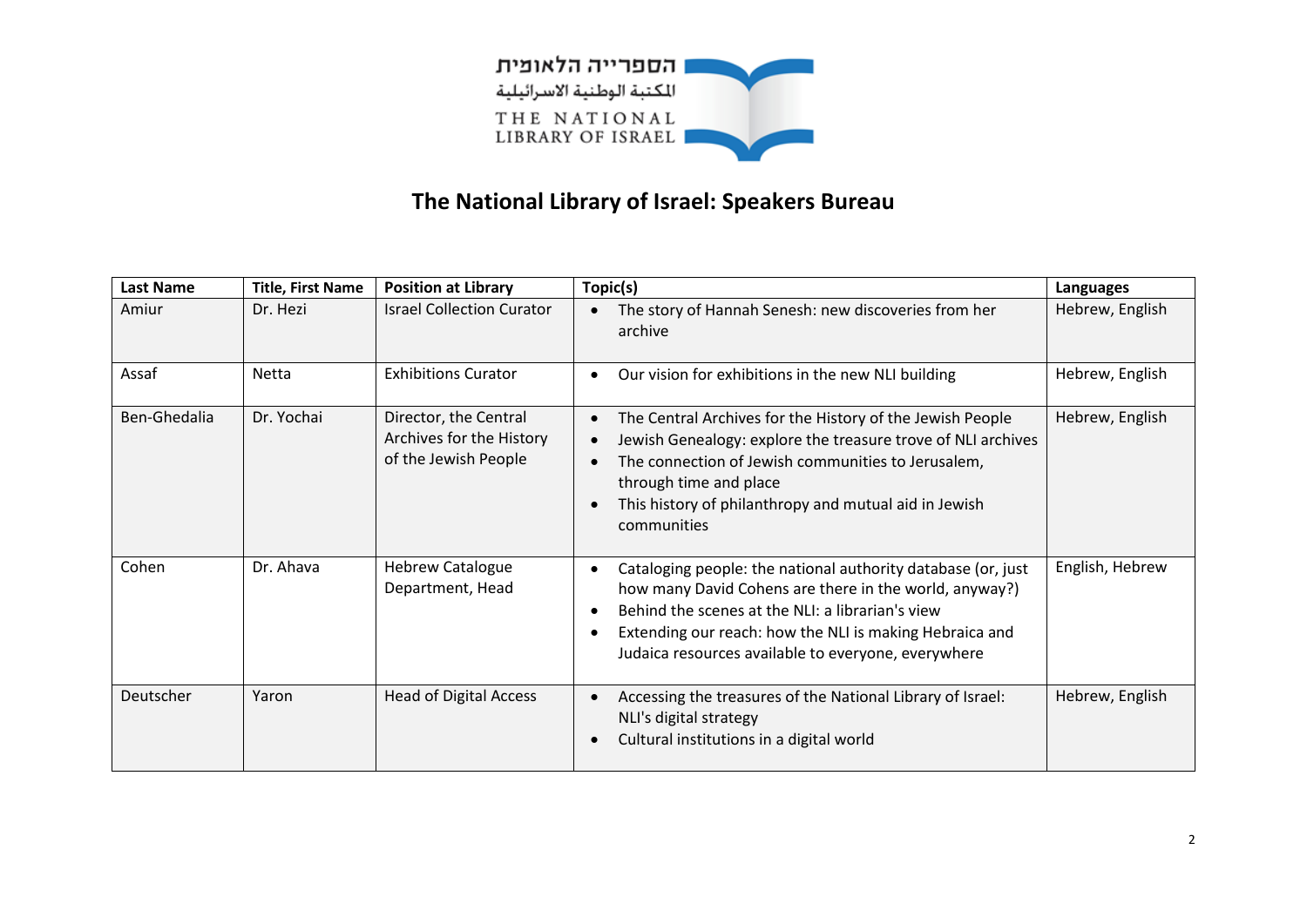

| Finkelman | Dr. Yoel      | Haim and Hanna Salomon<br><b>Judaica Collection Curator</b> | From Bamiyan to Brooklyn: on the paths of Jewish<br>languages<br>From Bomberg to the Beit Midrash: the structure and<br>$\bullet$<br>meaning of the Talmudic page<br>An introduction to Jewish magic (or, how to build a golem in<br>$\bullet$<br>three easy steps)<br>An introduction to the Afghan Geniza<br>$\bullet$<br>An introduction to Jewish manuscripts<br>Form and content on the Jewish bookshelf<br>Behind the scenes of the world's largest Judaica collection<br>$\bullet$ | English, Hebrew |
|-----------|---------------|-------------------------------------------------------------|-------------------------------------------------------------------------------------------------------------------------------------------------------------------------------------------------------------------------------------------------------------------------------------------------------------------------------------------------------------------------------------------------------------------------------------------------------------------------------------------|-----------------|
| Hoffman   | Shuvi         | Diaspora Education<br>Manager                               | History at your fingertips: bringing NLI's treasures into the<br>$\bullet$<br>classroom                                                                                                                                                                                                                                                                                                                                                                                                   | English, Hebrew |
| Kanefield | Adina         | CEO, NLI USA                                                | The story of the National Library of Israel<br>$\bullet$<br>Expanding the impact of the National Library of Israel in the<br>USA: a renewed vision                                                                                                                                                                                                                                                                                                                                        | English         |
| Leshem    | Rabbi Dr. Zvi | Director, Gershom<br>Scholem Library                        | Gershom Scholem and the Scholem Collection<br>$\bullet$<br>Exploring the inner world of Hasidism<br>$\bullet$<br>Jewish holidays in Kabbalah/Hasidism<br>Trends in Kabbalah research                                                                                                                                                                                                                                                                                                      | English, Hebrew |
| Levi      | Yaniv         | Head of Library Processes                                   | Envisioning the role of libraries in the 21st century<br>$\bullet$                                                                                                                                                                                                                                                                                                                                                                                                                        | Hebrew, English |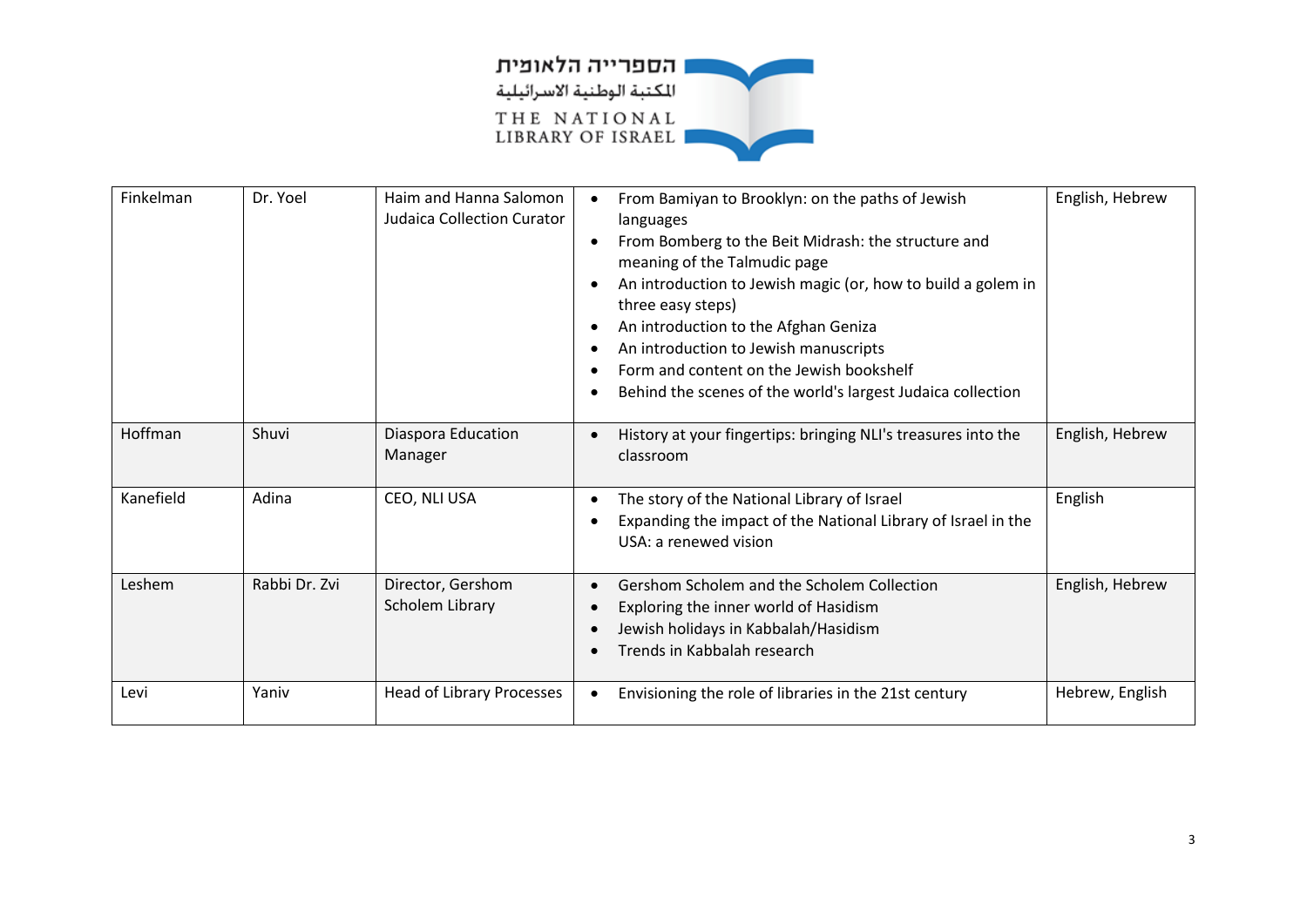

| Litt        | Dr. Stefan | <b>Humanities Collection</b><br>Curator, Archivist                | The fate of Franz Kafka's archival collection at the National<br>$\bullet$<br>Library of Israel<br>The Napoleon documents collection and the French<br>campaign in Egypt and Palestine (1799-1801)<br>From the dawn of printing: the Incunabula collection at NLI<br>$\bullet$ | German, English,<br>Hebrew  |
|-------------|------------|-------------------------------------------------------------------|--------------------------------------------------------------------------------------------------------------------------------------------------------------------------------------------------------------------------------------------------------------------------------|-----------------------------|
| Miller      | Eyal       | Director, JPress - The<br><b>Historic Jewish Press</b><br>Project | The National Library's groundbreaking Historic Jewish Press<br>$\bullet$<br>Project                                                                                                                                                                                            | Hebrew, English             |
| Schacter    | Naomi      | Director of International<br><b>Relations</b>                     | The story of the National Library of Israel<br>٠                                                                                                                                                                                                                               | English, Hebrew             |
| Schneeweiss | DJ         | Strategic Consultant, NLI                                         | The story of the National Library of Israel                                                                                                                                                                                                                                    | English, Hebrew             |
| Sethill     | Caron      | Director of Gesher<br>L'Europa, NLI's "Bridge to<br>Europe"       | From Venice to Vilnius, Belgrade to Barcelona: what's the<br>$\bullet$<br>National Library of Israel doing in Europe?                                                                                                                                                          | English, Hebrew             |
| Szekely     | Marcela    | Director of Conservation<br>and Restoration Lab                   | Conserving and restoring heritage: the role of the<br>Conservation Department at the National Library of Israel<br>What's the difference between conservation and<br>$\bullet$<br>restoration?                                                                                 | Spanish, Hebrew,<br>English |